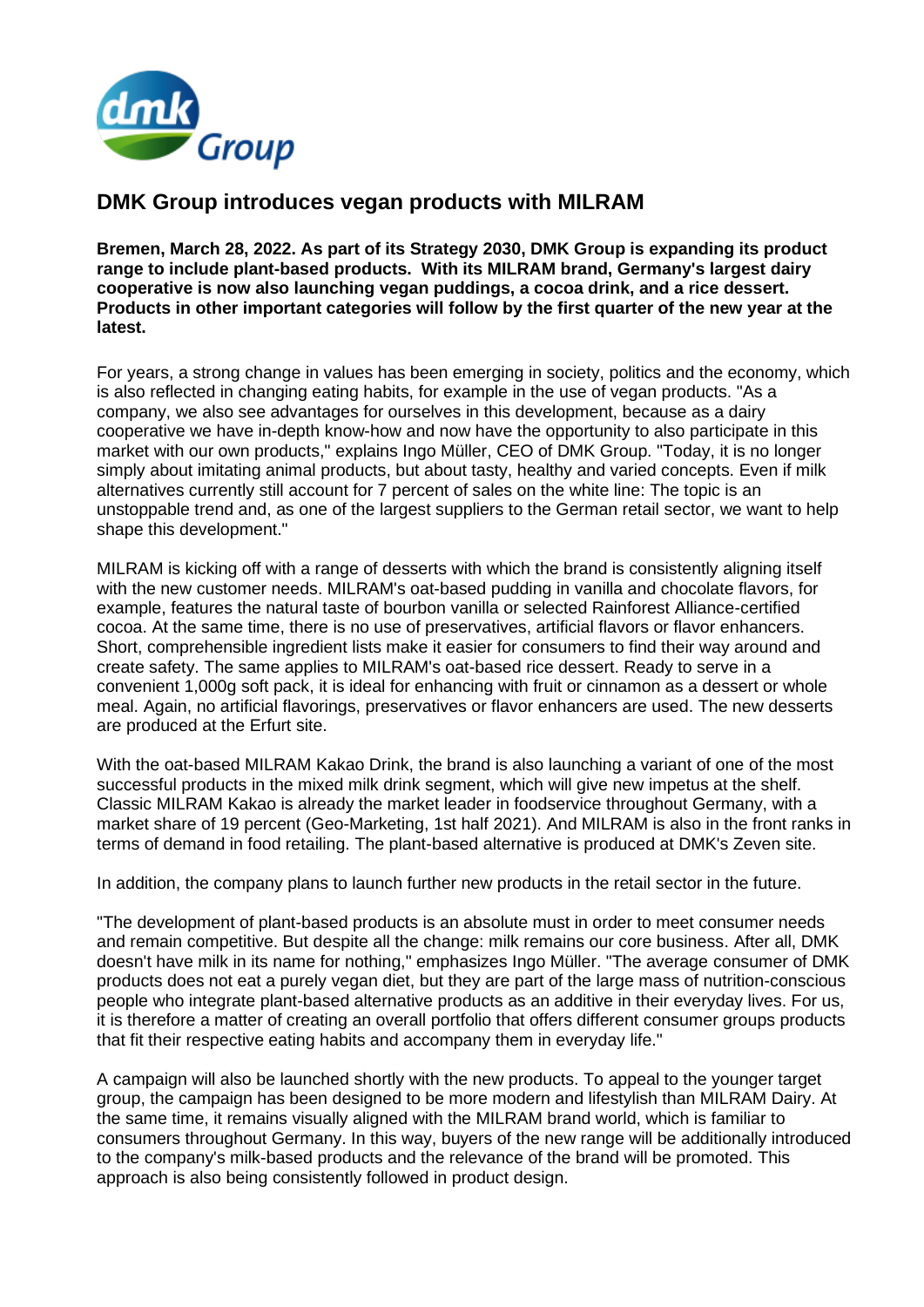

## **Facts and figures:**

### **Buyer base:**

- Since 2017, the buyer base of plant-based milk alternatives has recorded continuous, doubledigit growth; likewise, spending by buyer households is increasing significantly (GfK Consumer Scan).
- **■** Among current MILRAM buyers, there are already an above-average number of buyers of vegan products and thus also an above-average number of consumers willing to try them. While in Germany as a whole the buyer reach is 34.7 percent, 40.3 percent of MILRAM buyers are already reaching for milk alternatives. (GfK Consumer Scan)

## **The market:**

- **•** In 2021, sales of plant-based desserts doubled compared to the previous year. (Nielsen)
- Dessert sales increased even more. While 5.9 million packs were sold in 2020, the figure was already around 15.1 million in 2021 (Nielsen)

### **Commodity base:**

▪ Although oats are the preferred raw material in consumer surveys across all age groups, consumers can hardly find corresponding products, especially in desserts. In 2020, for example, soy was the lone leader in raw material distribution, with a share of more than 80 percent, while oats were at less than 2 percent (Nielsen).